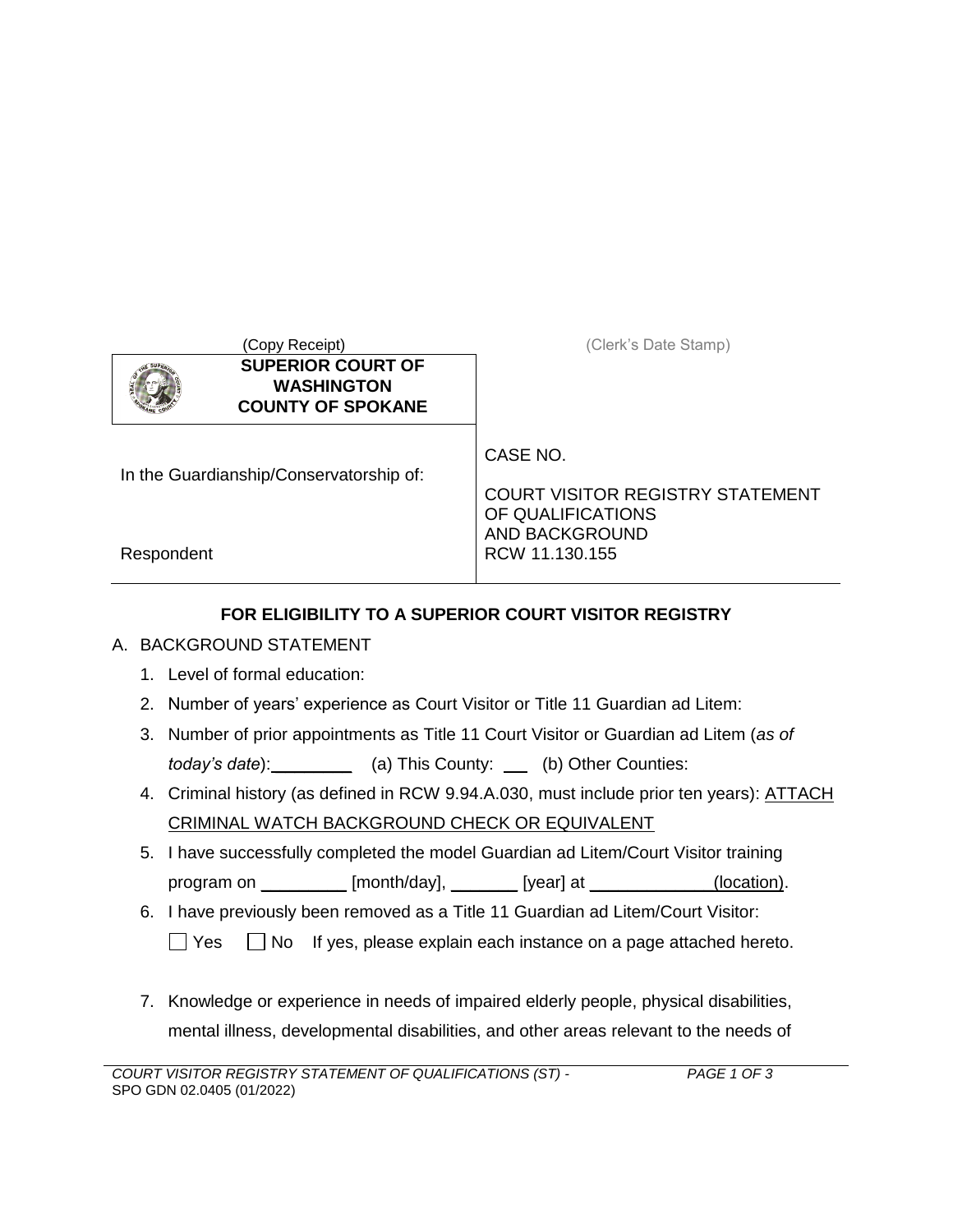persons subject to guardianship or conservatorship, legal procedure, and the requirements of RCW 11.130, et. seq (if more space needed please attach on a page hereto)

| 8. Other Relevant Training related to Court Visitor duties:                                |  |  |
|--------------------------------------------------------------------------------------------|--|--|
|                                                                                            |  |  |
|                                                                                            |  |  |
|                                                                                            |  |  |
|                                                                                            |  |  |
|                                                                                            |  |  |
| B. I have had contact with a party in this proceeding prior to appointment:                |  |  |
| $\Box$ No If yes, please explain each instance on a page attached hereto.<br>1. $\Box$ Yes |  |  |
|                                                                                            |  |  |
| C. I have had an apparent conflict of interest involving a party in this case:             |  |  |

1. Yes No If yes, please explain each instance on a page attached hereto.